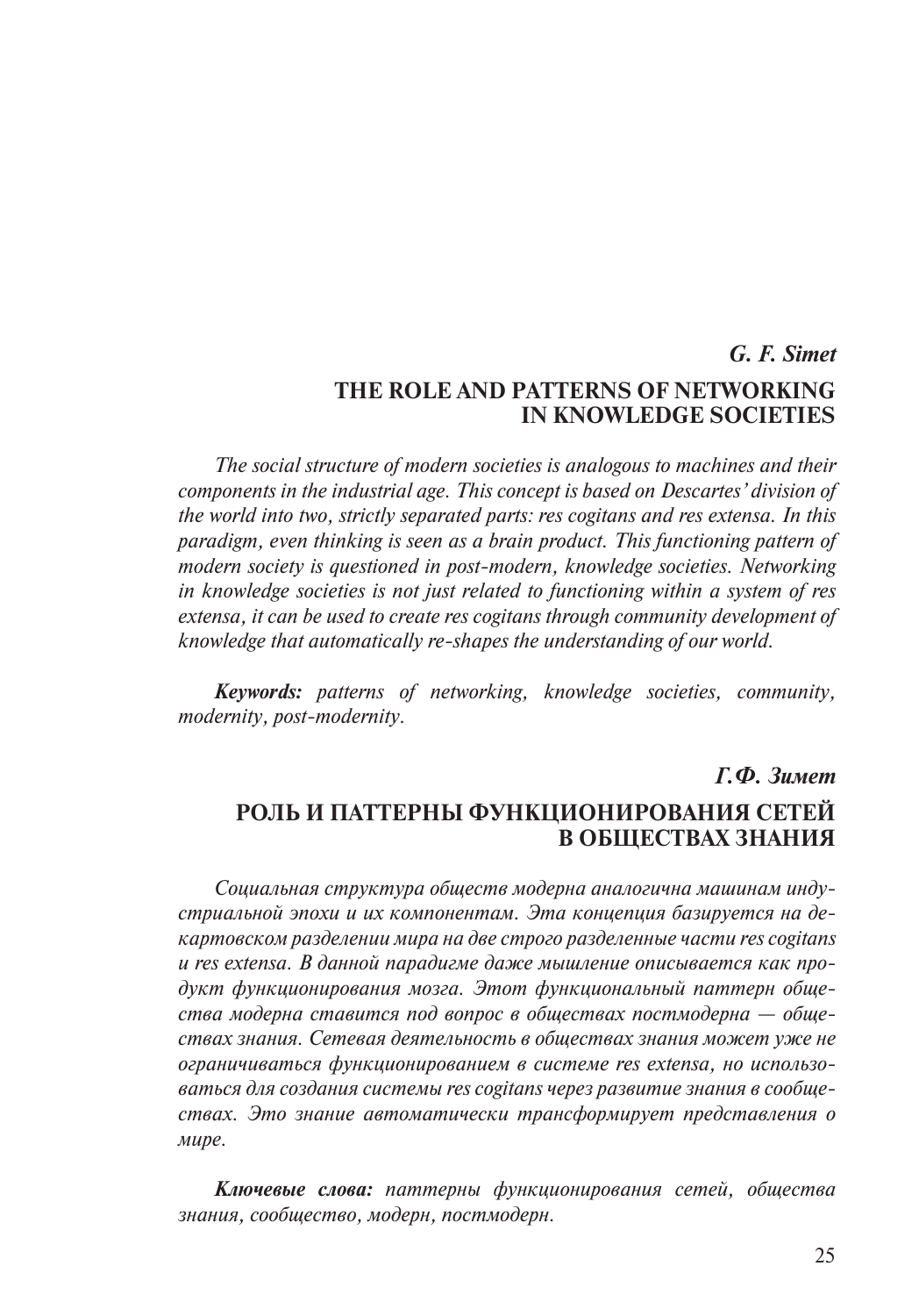# **The Concept of Modernity**

Our modern world is based on a concept that was developed in the 17th century. René Descartes (1596–1650) considered that the whole world is a world of *things* that are divided into two strictly separated sets: *res extensa* and *res cogitans*: '*things* that are extended' and '*things* that think'. In this paradigm, even thinking is seen as a brain product (Descartes 1977: 141). Today, at least most brain researchers are still convinced and try to substantiate that thinking is a product of purely physico-chemical processes.

Descartes thought and indicated that the pineal gland ("cette glande"), as the centre of the brain  $-$  the only organ in the brain that is not separated in two parts  $-$  is the organ that serves as an interface between both partial worlds and converts them into each other (Descartes 1996: 62–63). This assumption was later questioned and rejected. The most cautious scientists in this regard were the behaviorists. From their point of view, the brain is just a 'black box'. Behaviorists like Ivan P. Pavlov (1849–1936) are convinced that the causal nexus between 'stimulus' and 'response' can and should be researched without knowing about the working of the brain, or how it functions.

Isaac Newton's (1642–1726) classical mechanics presented in *Philosophiae Naturalis Principia Mathematica* formed the natural scientific basis of the conception of modernity. His 'philosophical' work became the model for the mechanistic way of thinking in Western sciences and societies. In combination with Gottfried W. Leibniz' (1646–1716) statement that 'our world is the best of all possible worlds' (Leibniz 1968: 101), scientists, and later on most ordinary people, believed in an evolutionary process of technical improvement. Technical progress was seen as a way to overcome all problems and come close to eternal life one day.

In addition, philosophers of history like Auguste I. M. F. X. Comte (1798–1857), Georg W. F. Hegel (1770–1831) and Karl H. Marx (1818–1883) suggested that we should view the world as a dynamic happening that progresses. But their assumption of a progress 'in stages' stands in contrast to the idea of continuation as expressed by the sentence '*natura non facit saltus*'. Since Aristotle (384 BC–322 BC), Western scientists have tended to the conviction of linear movement. This approach was still an essential element of the rationalistic concepts of Descartes (principle of God-given functionality) and Leibniz (principle of God-given pre-determined, 'pre-stabilized harmony'). Even non-rationalists like Charles R. Darwin (1809–1882) still believed in a continuous progress of life — based on natural selection, as worked out in his *Origin of Species*.

The countermovement to the optimistic belief in progress started relatively late. Arthur Schopenhauer (1788–1860) tried to show in his dissertation *On the Fourfold Root of the Principle of Sufficient Reason* that we have to differentiate between four forms of the causal nexus. Then in his major work *The World as Will and Representation* he unfolded his pessimistic meta-physical concept. In his belief, our causal structured world is the representation, the surface, of a 'blind will'. Because of its blindness, the will creates a causal structured world of suffering and pain. Schopenhauer counters the rationalistic optimism (of Leibniz) with his *ir*-rationalistic pessimism. Samuel Ph. Huntington (1927–2008) can be seen as one of the latest of Schopenhauer's followers. His book *The Clash of Civilizations and the Remaking of World Order* intends to show that individuals and nations as well as cultures are in conflict constantly. Nevertheless,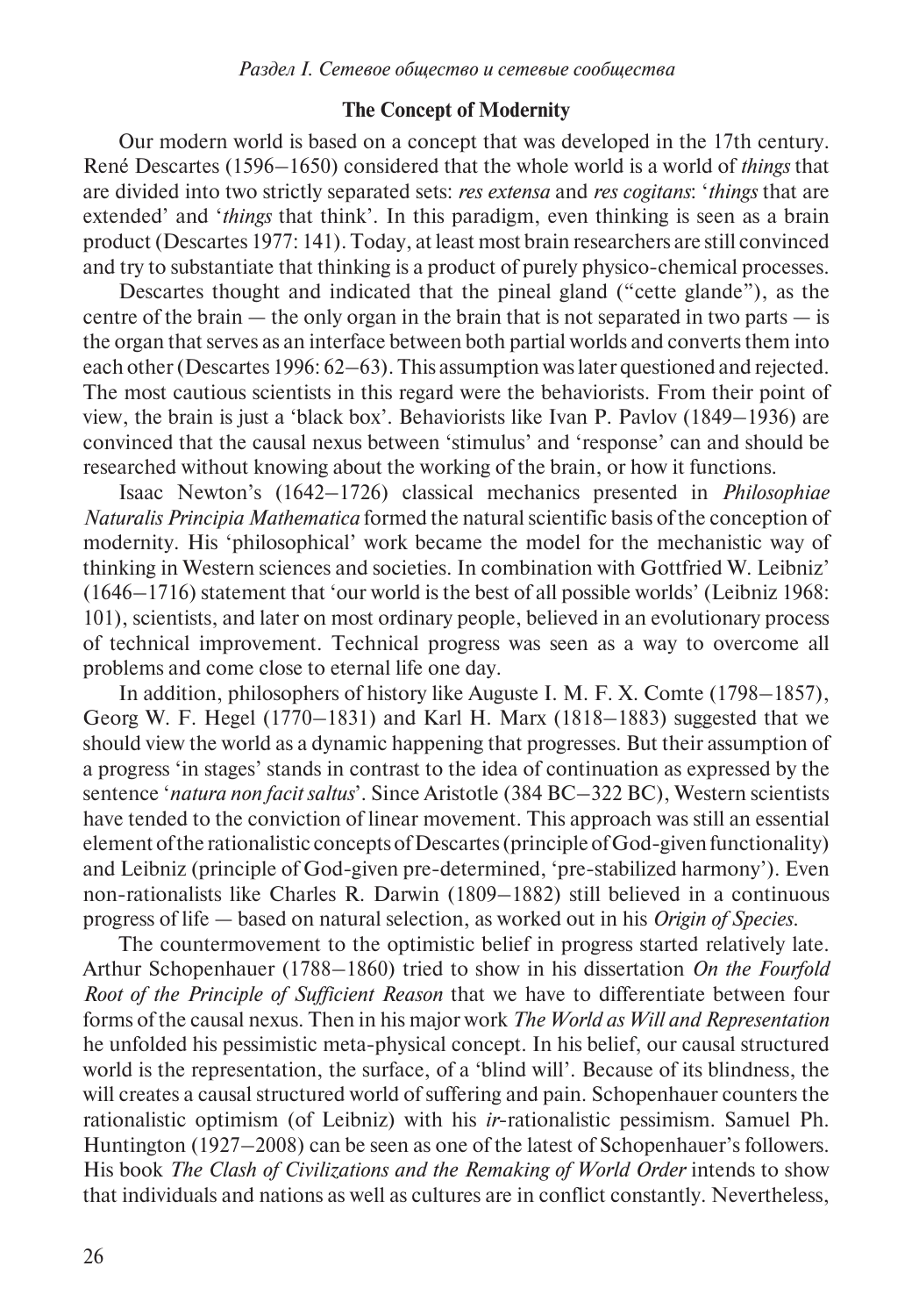this idea is not new. In the year that the First World War ended Oswald Spengler (1880- 1936) already predicted *The Decline of the West*.

## **The Paradigm Change**

The greatest shock for the mechanistic understanding of the world happened in the beginning of the 20th century. The mechanistic thinking was questioned by two theories: the quantum theory and the theory of relativity. On the one hand, the discovery that light consists of photons that behave sometimes like waves and sometimes like corpuscles was and still is incompatible with the deterministic mechanics. Microcosmic particles behave ambiguously. As long as we don't look to check, any object at the sub-atomic level is in a 'superposition' that means that "it is actually in all possible states simultaneously" (Kim 2012). On the other hand, Albert Einstein (1879–1955) showed (in *Does the Inertia of a Body depend upon its Energy Content?*) that matter and radiation can transform into one another. So, both theories suggest that microcosm and macrocosm are ambiguously, but differently, structured.

In consequence of quantum theory and the theory of relativity, the modern approach of epistemology has to be modified. We do not live in two separated worlds the world of thoughts and the world of matter  $-$  as Descartes assumed, nor is the structure of both worlds absolutely identical. Rather the structures of both sets of the world are 'partially identical', as Nicolai Hartmann (1882–1950) worked out in his *The Insight in the Light of Ontology* (Hartmann 1982: 25). The categories of cognition (*Erkenntniskategorien*) and the categories of being (*Seinskategorien*) are different. But the categories of cognition are a product of evolution. Our categories of understanding are categories that human beings developed to enable us to live and to reflect on our lives and the world we live in. Our categories of understanding have to be in harmony with the categories of being. Otherwise we could not survive. Our categories of understanding assist our survival (and are not developed to simply recognize the structures of world(s) as they are). We do not see atoms and their clusters: we see *real* objects. Categorization of objects into atoms and their clusters promotes our understanding of real objects.

Quantum theory and the theory of relativity are incompatible, however both theories are persuasive against making purely objective statements about matter. Werner K. Heisenberg (1901–1976) formulates 'principle of uncertainty' as being the interdependence between subject and object. The result of a measurement depends on the intention of measurement. The aim influences the result. We cannot measure subject and object independently. Subject and object interact in such a way that we cannot measure different physical properties precisely at the same time. The principle of uncertainty expresses this issue mathematically.

Einstein showed in *On the Electrodynamics of Moving Bodies* that the perception of velocity is relative to the perspective of the beholder. Constant velocity is perceived by oneself as immobility. The perception of 'length' and 'distance' is affected in similar ways from the perspective of an outside observer. It seems that the size of an object begins to shrink in the direction of its motion if the object travels faster than the observer.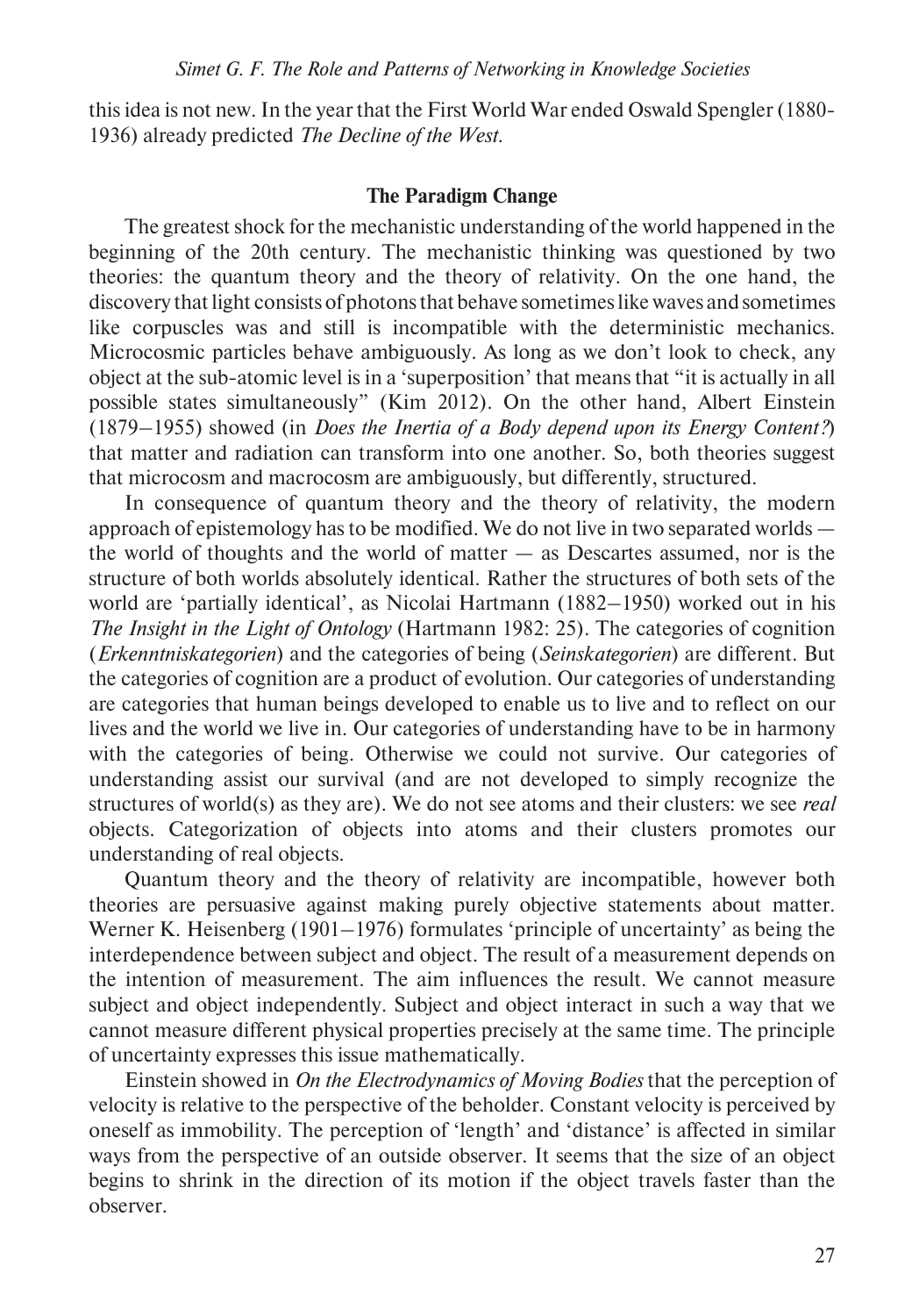This interdependence between subject and object was discovered not only by physicists, but also by psychologists, particularly *gestalt* psychologists like Max Wertheimer (1880–1943). They found out that perception is an act of interpretation. According to Wertheimer 'the whole must be more than the sum of its parts'. We always tend to see *Gestalten*, objects instead of particularities and that without further reflection. Optical illusions show that we see whatever we see always in its context. We see objects in their relationship to other things. A circle surrounded by smaller circles seems bigger; and the same circle seems smaller, when it is surrounded by bigger ones. Missing links are automatically amended in order to see a whole. Even spots in black and white are grouped to objects and we identify their spatial relationship.

It is important to stress these findings of the quantum theory and other actual research as they indicate that matter is not structured in the way our perception tells us. According to Anton Zeilinger (born in 1945) all matter consists of nothing else than a limited number of (sub)-atom particles plus information. The information, how the particles are ordered, makes the differences between things, even at the fundamental micro-cosmos level of matter: "*Information is the fundamental component of the universe"* (Zeilinger 2007: 73).

# **On the Way to Knowledge Societies**

Even in antiquity, *knowledge* was attributed great importance. Aristotle started his *Metaphysics* with the statement: "All people intend to acquire knowledge by nature" (Aristotle, 980a). Modern times can be characterized by the primacy of *labor* as the main factor of production. But in post-modern times labor loses its importance to the extent that *knowledge* gains power instead again. This paradigm shift influences and changes the way individuals, people and societies interact.

In the beginning of modern times Leibniz developed a model called *Monadology*. According to it each *monad* is autonomous, but has its own place in the system and functions in accordance with the system's requirements (Leibniz, 1982: 54). The ideal of an industrial economy is a plant of robots, machines that fulfill their tasks precisely, perfectly and without output-reducing stops such as eating, drinking, sleeping and bad habits like smoking. Modern economies are planned, structured and have to work like machines, effectively and efficiently. This approach is applied to modern societies, too. They became part of the economic game. Individuals and their families became more and more dependent on paid labor. Human beings had to give in to the dictates of the industrial, mechanical production. This has been captured by the band Pink Floyd in its satirical song *Welcome to the Machine*. In contrast, Ultravox' *I want to be a Machine* seems to praise the regulated order of machine-like life — but of course from an imaginative point of view.

The mechanical demands were contrary to the ideals of the *Enlightenment*. The philosophers of the modern times had to emancipate themselves from first of all Christian theology. In the Middle Ages philosophy was regarded as *ancilla theologiae*, 'handmaid of theology'. Duns J. Scotus (ca. 1266–1308) was (one of) the first who differentiated between the truth of theology (*fides*, faith) and the truth of science (*ratio*, reason). Nevertheless, the de-coupling of the sciences from theology took a long time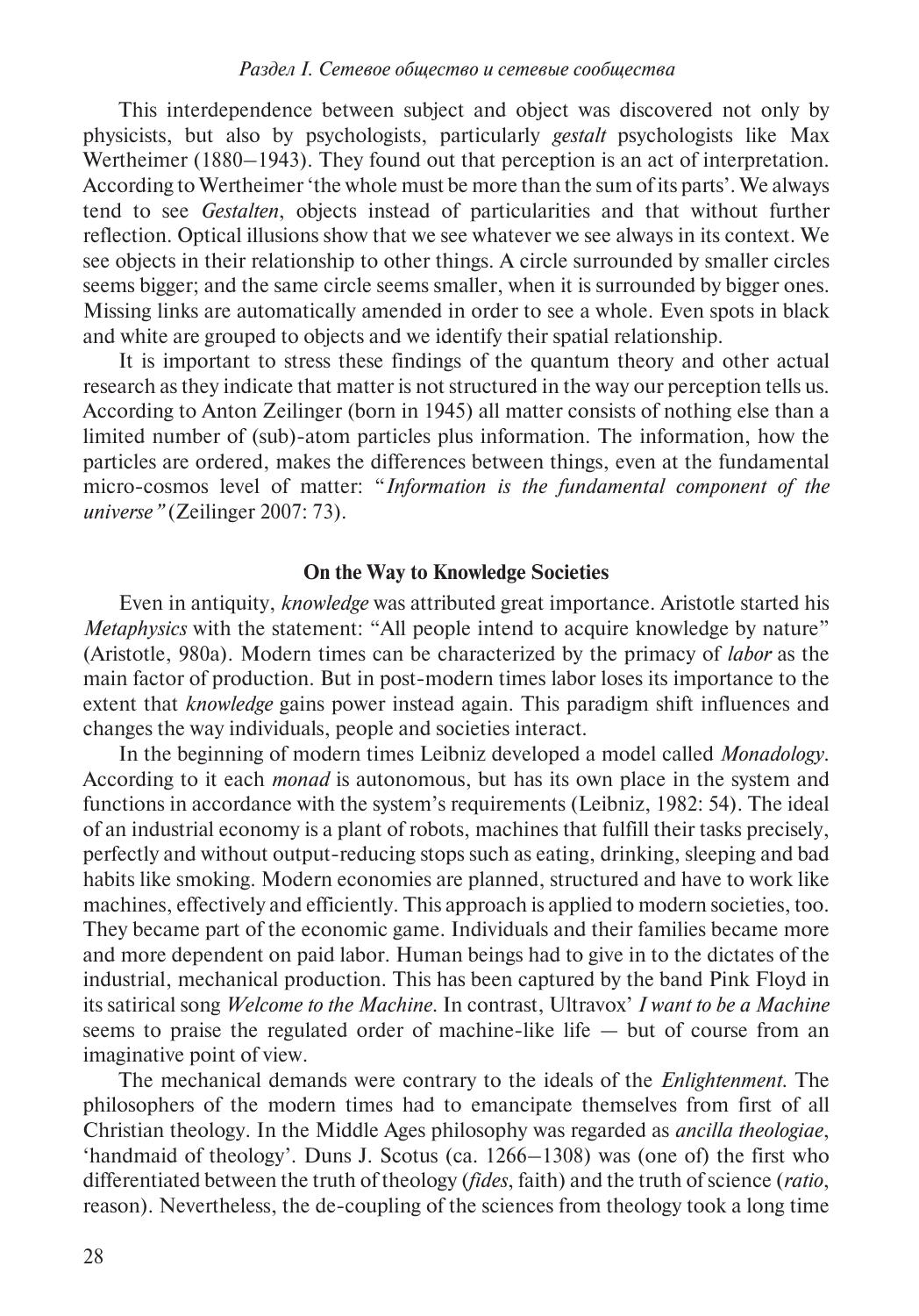and was very painful, as was experienced during the inquisition processes and judgments against notable scientists.

Even the liberation of the individual in the occident took some time and cost many human lives. Immanuel Kant (1724–1804) defined enlightenment as the "man's emergence from his self-imposed nonage" (Kant 2012: 1). This task is not finished and will never be finished; it is an ongoing task. Right now we can observe such a liberation process in the Arab countries. Even in Europe we recently witnessed such a process after the collapse of the Soviet Empire (Wirsching 2012).

Modernity is an ambivalent concept. On the one hand it focuses on functionality and considers the machine as an ideal. On the other hand, it questions authority and intends to free the individual from all kinds of 'mechanical' system requirements. Furthermore, previous and current liberation movements show that the individual needs support from other individuals in order to become strong and powerful. The labor movement in our industrial age is just one example. In Berlin on 25 January 1918 a strike call demanded:

"And now, workers, onward to battle! We have a powerful weapon in our hands — our class solidarity. Let us use this weapon. *All for one and one for*   $all!$  [ $\ldots$ ]

All the wheels stand still

When your strong arm it wills." (Call for a Mass Strike 2012: 2)

The quotation shows that workers see themselves as a powerful part of the machinery system. The concentration and reduction to functionality is not without some benefit. The modern industrial system needed labor. The more the system needs labor, the more worth labor has. There are three important conditions for a countermovement against this compartmentalization of labor within the production system. These conditions are the feeling of life-threatening powerlessness in the individual, the importance of one or some pivotal events, and the conviction and belief in one's own strengths.

The counter-movement of workers who wanted to increase the value of their labor accompanied the industrialization process right from the beginning. The weavers' revolt in 1844 is an example of this. In order to combat the potential wage increases and to reduce costs, capitalists tried to substitute human labor by machine-made manufacturing. The more the automation process proceeded and the more human manual labor was substituted, the more labor lost its worth and brain work became the most important production factor.

On 24 March 2000 the European Council declared:

Europe is facing "a quantum shift resulting from globalisation and the challenges of a new knowledge-driven economy." So, the European "Union has today set itself a *new strategic goal* for the next decade: *to become the most competitive and dynamic knowledge-based economy in the world, capable of sustainable economic growth with more and better jobs and greater social cohesion*." (Lisbon European Council 2012: 1)

The higher education reform, called *Bologna Process*, initiated in 1999, expresses this paradigm shift. According to the Bologna process, study programs are to be developed and implemented and be outcome-oriented, in a way that guarantees and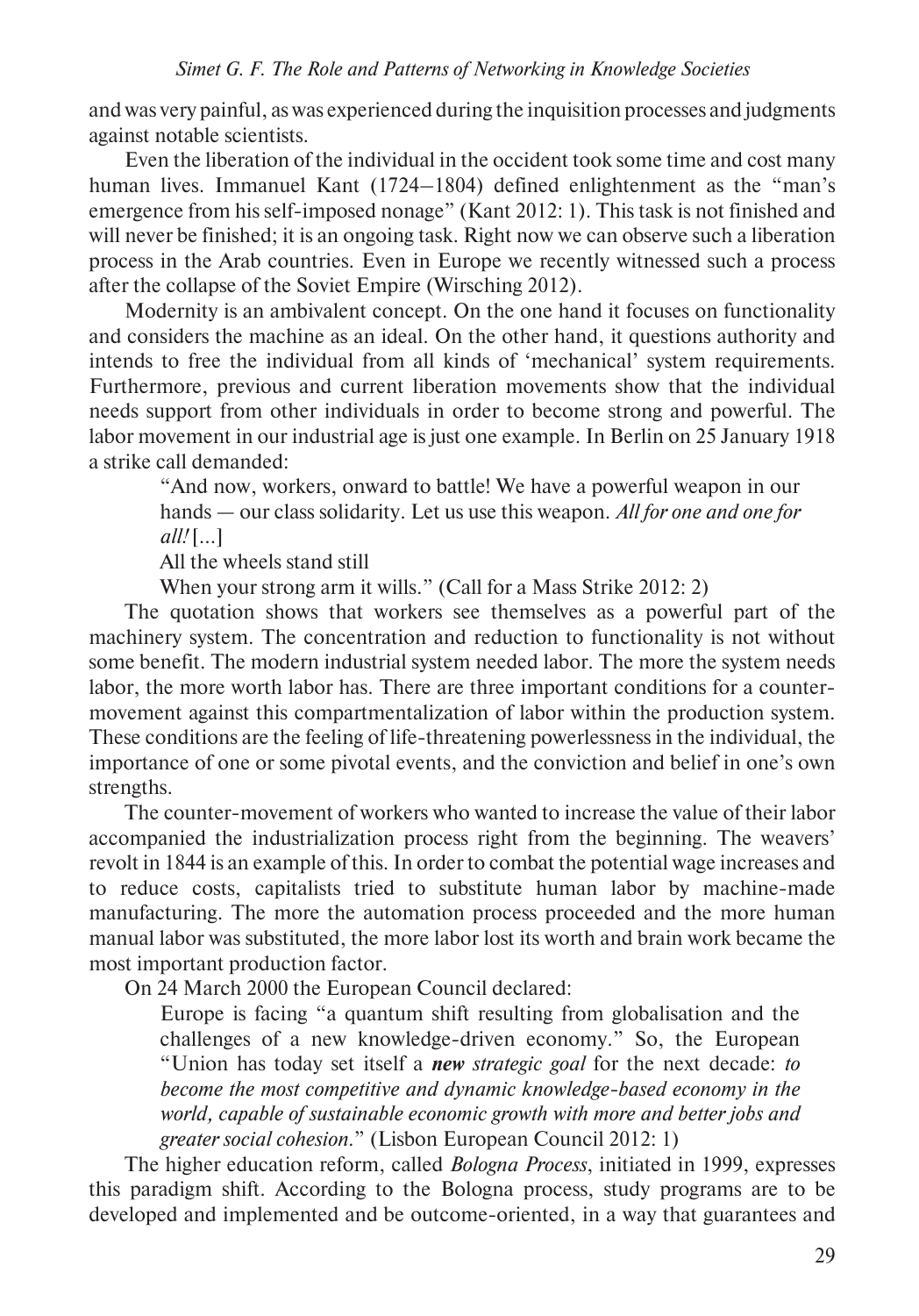optimizes the creation of beforehand defined knowledge. Knowledge is defined as the outcome of learning processes. It can be intended as an end in itself, such as in theoretical knowledge or it may be applied knowledge which has economic and political perspectives and is in keeping with the aims of the European Union.

However, knowledge always is part of the world of all the things that are *res cogitans*. It is important to stress that only human beings can think; organizations and science itself do not think. As Martin Heidegger (1889–1976) provokingly said: *Wissenschaft denkt nicht, 'science does not think'* (Heidegger 1984: 4). Only human beings have access to "the world of knowledge" (Franken & Franken 2011: 31). On the one hand knowledge is "an individual construction developed from our interaction with the real world"; on the other hand "knowledge determines our action" as far as it enables us to "change the real world" (Franken & Franken 2011: 31).

#### **Networking in Post-Modern Knowledge Societies**

Individuals are not autarkic, they group together to form societies. According to Aristotle, all communities aim to be self-sufficient or to be 'completed autarky'. This is the reason why Aristotle defined a human being as "φύσει πολιτικὸν ζω̃ον" , 'a *political* animal by nature', an animal that lives in a  $\pi \delta \lambda$ ις, an animal that builds urban communities (Aristotle, 1253a). The second very essential feature of a human being is that it is a ζω̃ον λόγον έχον, a 'living being that has language' (ibid.). This feature is just a means to an end to indicate what is good and what is bad. The intellectual abilities serve morality and justice. In this regard, both Aristotle and Kant argued practical reason to be superior to theoretical reason.

Language has another important function that Aristotle did not discuss. Language connects people. Dante Alighieri (1265–1321) was probably the first poet who decided to publish in the *ordinary* Italian language of the day instead of Latin that only academics were able to read at that time. Dante wished that all *noble*-minded people and not just a few privileged should benefit from his literary work. Furthermore, if morality and justice are values of the whole society, people have to be addressed in the language they speak.

Aristotle's approach is interesting, as he argued for the *natural* necessity of community building in our Western cultures. Since human beings are political animals by nature, they have to build communities to survive. However, he concentrated mainly on the πόλις side of poltics: the life spent in public in order to serve for the benefit of the πόλις, the '(city-)state', in contrast to the opposite, the life spent in private homes for just and only private purposes. Nevertheless, community building, even political community building, can serve different purposes. For instance, in the 17th century, the era of Early Humanism, language societies (*Sprachgesellschaften)* were built in clear segregation against the politically powerful — concentrating on *virtus* (nobility) and *erditio* (reason). In some regard the early philosophical *schools*, most of all these of Plato (428–348 BC) and Aristotle, can be seen as their predecessor organizations. Although Plato and Aristotle were mostly interested in politics, they also stressed the importance of searching for knowledge. As already stated, Aristotle starts his *Metaphysics*: "Πάντες άνθρωποι του ειδέναι ορέγονται φύσει"; 'all men desire to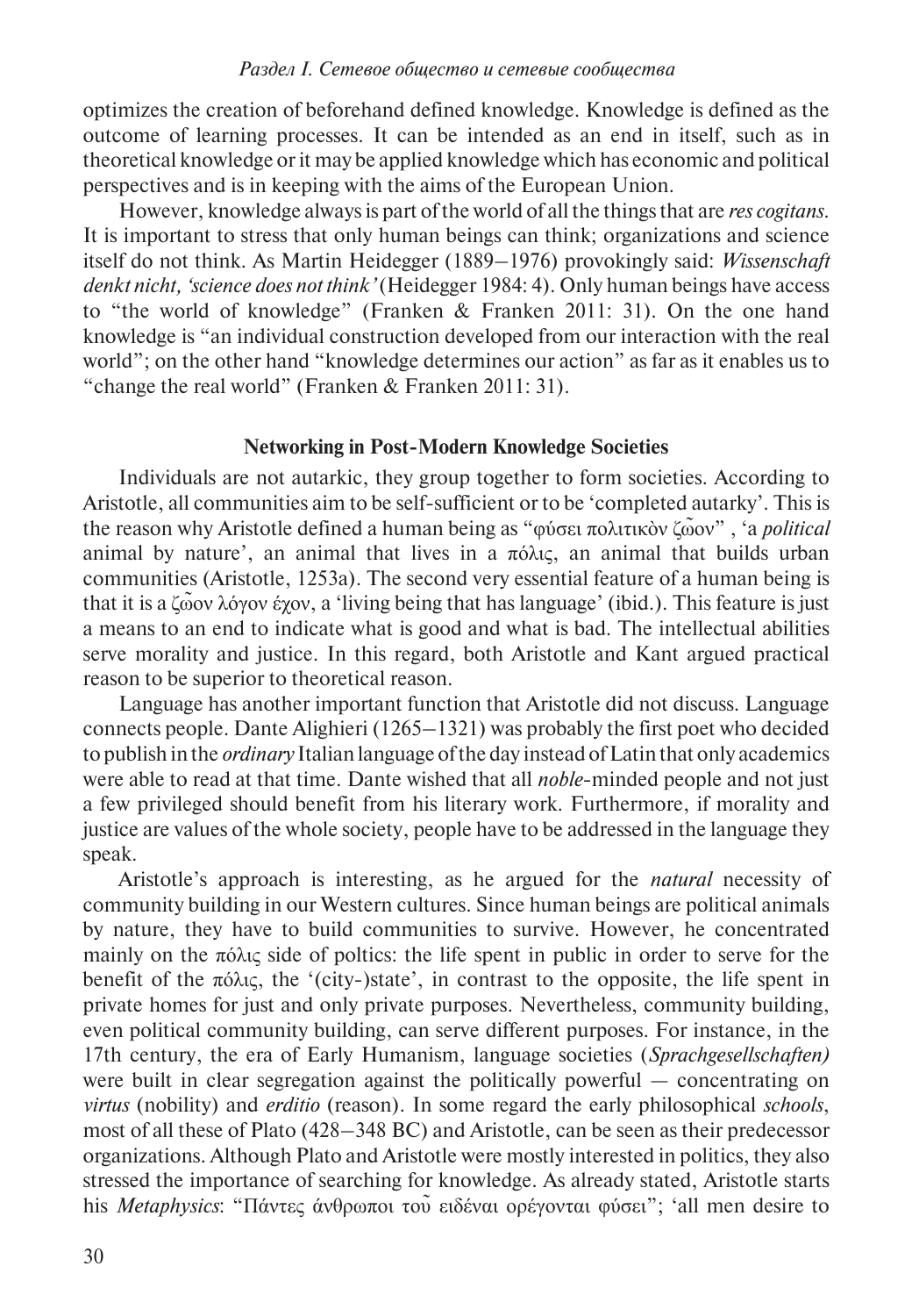know by nature' (Aristotle: 980a). Although this activity is considered as a part of our inner world (of thoughts expressed in language) that Plato and Aristotle call ψυχή, 'psyche', by both pre-Socratics and Socratics knowledge was seen as a means in the political discourse. Plato's and Socrates' fight against the Sophists and the trial against Socrates show the political dimension of knowledge very clearly. However, Plato still dreamed of the ideal that kings will become philosophers and vice versa (Plato: 473c-d) in order to combine and live the synthesis of political/practical and philosophical/ theoretical expertise in *one* person, the political leader. The language societies of the early modern times instead, did not any longer believe in this ideal. These societies were built as *counter*-organizations *against* the leaders in power. Although these societies were very small and in the beginning politically less important, they encapsulated early forms of non-governmental organizations and political protest, an important step forward in the process of building European civil society (Sloterdijk 2010: 94-95; Garber 2012: N4).

Once again, it is important to stress that, in the tradition of Plato and Aristotle, the search for true knowledge is primordially intended by the search for the true nature of men (Plato: 174b) that is to engage himself in πόλις: to interact in a community. Thus, the desire to know is said to have an originally political dimension. This also becomes very clear by looking at Plato's *allegory of the cave*. It is no coincidence that this allegory is worked out in *Politeia*, 'State' (Plato: 514a-517a) and not in one of the dialogues that focus on just true knowledge like *Theaitet*. Particularly for Plato, the desire for true knowledge essentially has an *enlightenment* component. The men in the cave, equal to all ordinary people, are prisoners, prisoned in their world of perception, caught, as Schopenhauer — one of Plato's followers — said, in the *veil of Maya*. Their main task should be to *free* themselves to see the truth — if necessary by the support of philosophers as μαι̃αι, 'midwives', like Socrates who called himself a kind of midwife and was a child of a famous midwife (Plato: 149c). Kant's statement that *enlightenment* means the 'man's emergence from his self-imposed nonage' is based on Plato's political legacy that men have to free themselves to see the truth, the ιδέες, 'ideas', behind the world of sensual perception/representation.

## **The Role of Networking in Knowledge Societies**

The most influential change in modernity was the shift in focus from reasoning as *act* to knowledge as *product* of reasoning. Since Descartes, the whole world — with the exception of *res cogitans* — was seen as a machine(ry); and the experts who understand this machine(ry) and would be able to explain its mechanisms were seen as *masters of the universe*. They were seen as, and often felt themselves to be, new gods as they got the knowledge and the power to create a new, entire world of technology introduced and justified as of the benefit for men. In this regard, reasoning is seen as just the transcendental condition for the production of technological goods. Later on, in the industrial age the shift in focus from the act to the product of reasoning became a paradigm shift, when human activities and products were seen from a capitalist commodity perspective. Karl Marx (1818–1883) rightly begins his critique of capitalism in his book *Capital* "with the analysis of a commodity" (Marx 2005). If salability defines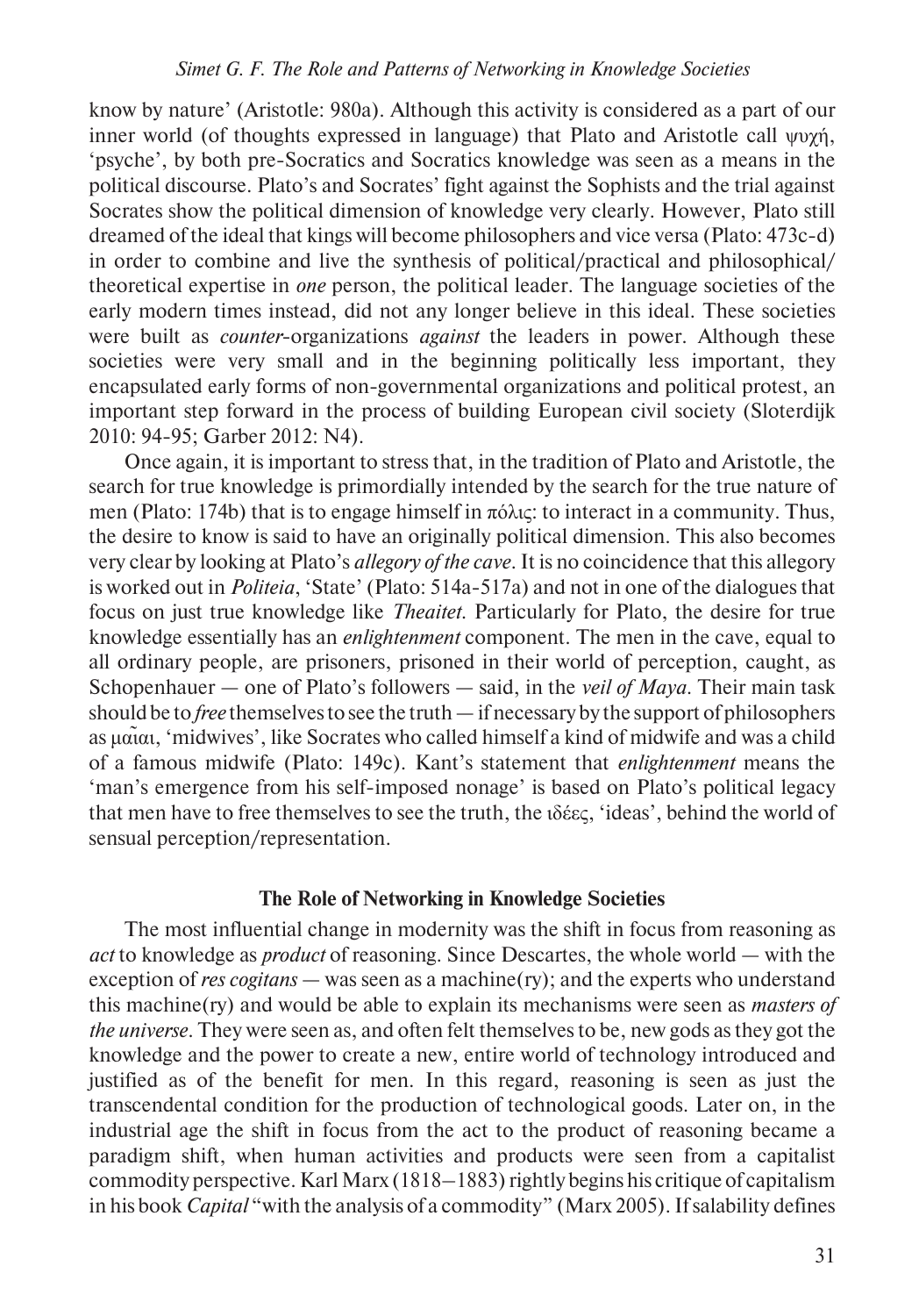the (use-)value of human activities, outcome and output are the dominant criterion of success. For instance, the principal change in the higher education policy of Europe, the Bologna Process that concentrates on a change from input to output oriented approach, was introduced by economic interests. So, it was suggested to see even education as a commodity. One might argue, that even in ancient Greek times the Sophists tried to market their μαθήματα, 'knowledge' (Plato 313e). However, the demand for the education they offered was limited. The more we change our societies to knowledge societies the more education is use-valued.

Today, in the beginning of a post-capitalist era we see what we produce not just as products. Most scientists agree that our actions influence what and how we measure and consequently our actions influence the findings of research. The worlds of *res cogitans* and *res extensae* appear to be interlinked. In this regard, truth is considered to be found exclusively through communication in scientific discourses and not in monadic solitude. Thus, objectivistic understanding of the nature of knowledge is replaced with inter-subjectivistic (Franken & Franken 2011: 39).

The role of knowledge in *lifeworld* has also varied over time. In ancient times the active life (*βίος πρακτικός*) was of prime importance. Even Socrates (469 BC–399 BC) who claimed to know just one thing: to know nothing, was seen, respected, tried and sentenced to death as a, first of all, *public* intellectual. In modernity however, knowledge was part of the contemplative life (*βίος θεωρητικός*). Descartes called his most influential book *Meditationes de prima philosophia*, 'Meditations on First Philosophy'. In more contemporary times of late and post modernity, knowledge is valued as a tool for economic progress. Taught knowledge is first of all applied knowledge, but even so it is not applied to politics as it was in the classic Greek times. The primacy of public interest changed from politics to economy. In western countries of today higher education policies require that Bachelor study programs are to be designed in a way to make graduates *employable*. Knowledge is recognized mainly by the criteria of economic usability.

In spite of the application of knowledge to improve our way of life, there are limits to what economic and technological progress can do to optimize our living conditions. Sustainability, which incorporates the notion of maintaining resources for future generations, has to be in harmony with the uses of resources for contemporary improvements in living conditions and economic progress. Economic usability must be in harmony with sustainability demands. Without this we will totally destroy our own livelihood. As Heidegger worked out in his existential analysis of *Being and Time*, the structures of being-with (others) and being-in (the world), *Mit-sein* and *In-sein* (*in der Welt*), are the major, primordial existentials of being-there, *Da-sein* (Heidegger 1979: 114). Knowledge understood as economic and technological tool demands more and more careful consideration and  $-$  as it is believed to be intersubjective in nature  $-$  the only possible method for this consideration is community dialogue.

Networking becomes more and more important in our knowledge societies as it is a process whereby knowledge both theoretical and applied is managed in our communities. Knowledge is the basis to understand and shape the complexity of life in all its interactions. Nevertheless, knowledge is primarily implicit. It is an outcome of *res cogitans*. It must be made explicit mainly through language in order to make use of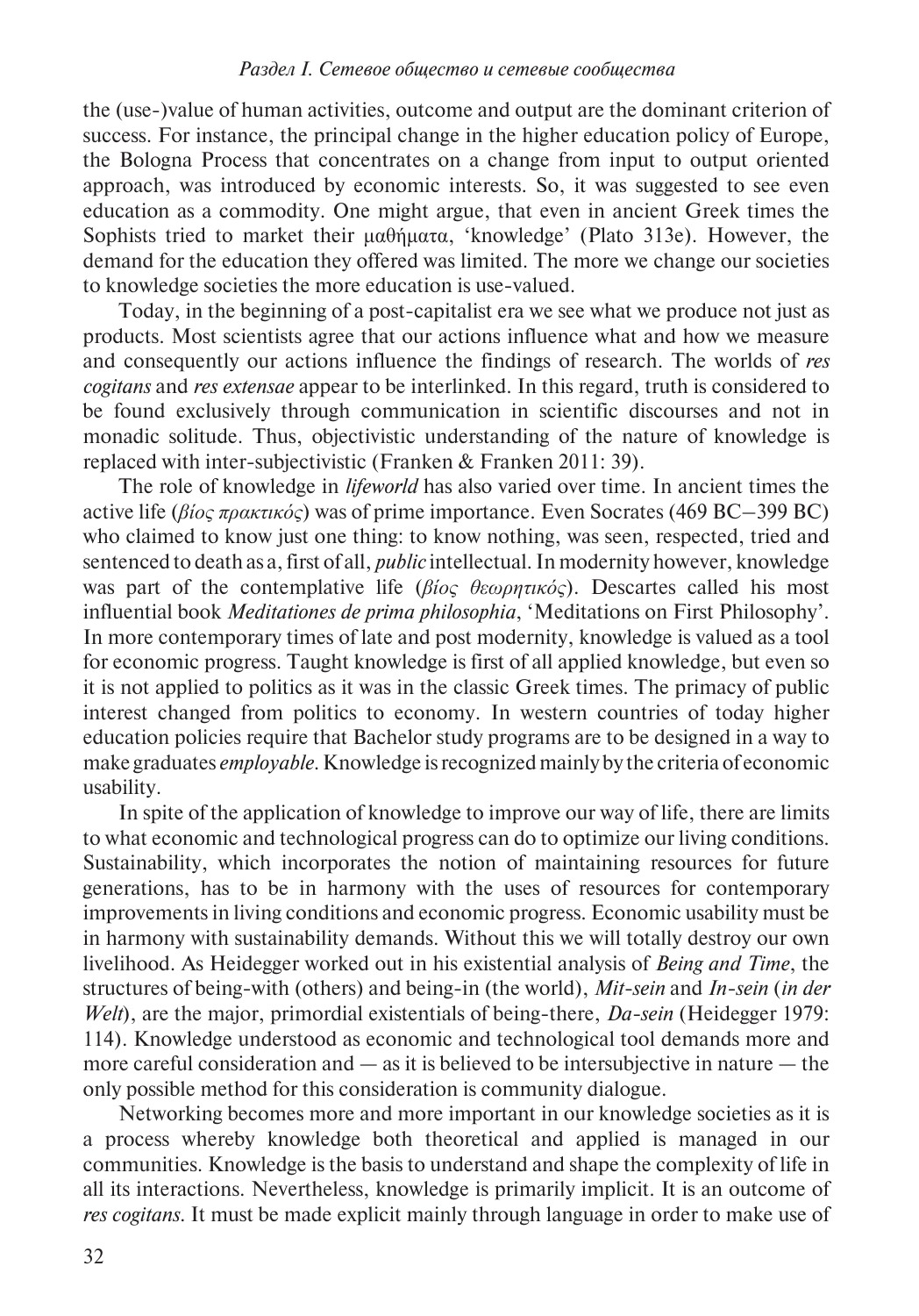it as a resource. Only in communication, and discourse with others can knowledge be transformed and further developed. Networking helps to structure the communication process of discourses. As human action is always intentional, networking enables people to get in contact with each other and build communities of common interest. In business for instance this approach is called *Communities of Practice* building.

# **Patterns of Networking in Knowledge Societies**

The simplest way to communicate over (short and) long distances is to use the Internet. Particularly in the Internet the establishment of platforms helps to build, manage and widen communication networks. Networks can be purely scientific, such as *Academia.edu,* or private, such as *Facebook,* or created for people who share a common interest, for example economy-interested professionals, who may use *Xing. com*.

The following case is a good example of how Internet platforms work. In 2011 in Germany we discussed the rise and fall of Karl-Theodor M. N. J. J. Ph. F. J. S. Freiherr von und zu Guttenberg, former Minister of Defense. On February 16 2011, the *Süddeutsche Zeitung* reported that he may have plagiarized his dissertation. One or two days later *GuttenPlag-Wiki* started its "collaborative documentation of the plagiarism" (GuttenPlag 2012). The institution building of this *wiki* is caused by the intention for *enlightenment*. The function of the wiki is to try to find out the truth. Searching for truth, however, is no longer a domain of just some single philosophers or scientists, as far as only a few men cannot fulfill this task. GuttenPlag therefore welcomes everyone to contribute. It does not pre-decide who is a peer and who is not. Only the outcomes and/or outputs count. The wiki's ethical code of conduct states: all statements, "additions and amendments in this wiki are transparent and comprehensible at any time. Each change is logged" (GuttenPlag 2012). Until April 3 2011, in less than two months, *GuttenPlag* listed the enormous number of "1,218 plagiarised fragments out of 135 sources on 371 out of 393 pages (94.4 %) in 10.421 plagiarized lines (63.8 %)" (GuttenPlag 2012). This would not have been possible without the co-operation of hundreds of users. They formed a more or less anonymous body of researchers. The common aim of the team is not to make party political capital, but to ensure the scientific integrity of doctorates in Germany and to ensure that holders of doctorates are rigorous in their scientific work. To fulfill this task of enlightenment by the wiki was all the more urgent as the government tried to downplay the plagiarism as a venial sin.

The case shows how platforms have to operate in order to attract contributors and ensure their participation and commitment. The rules for participation and publication must be clear, simple and transparent and the intervention criteria of the editors and/ or administrators are to be communicated in detail. Furthermore, these criteria must be target related and restricted to the level required to guarantee the quality, the achievement of outputs and outcomes. As no one can say that he is in possession of absolute truth, the search for truth is/should be of common interest and not be shunted to specialists. In this regard the pre-decision and selection of peers is questionable and should be avoided. Paul K. Feyerabend (1924–1994) was the first theoretist of science who proclaimed this approach in *Knowledge for Free Men*. According to him "the last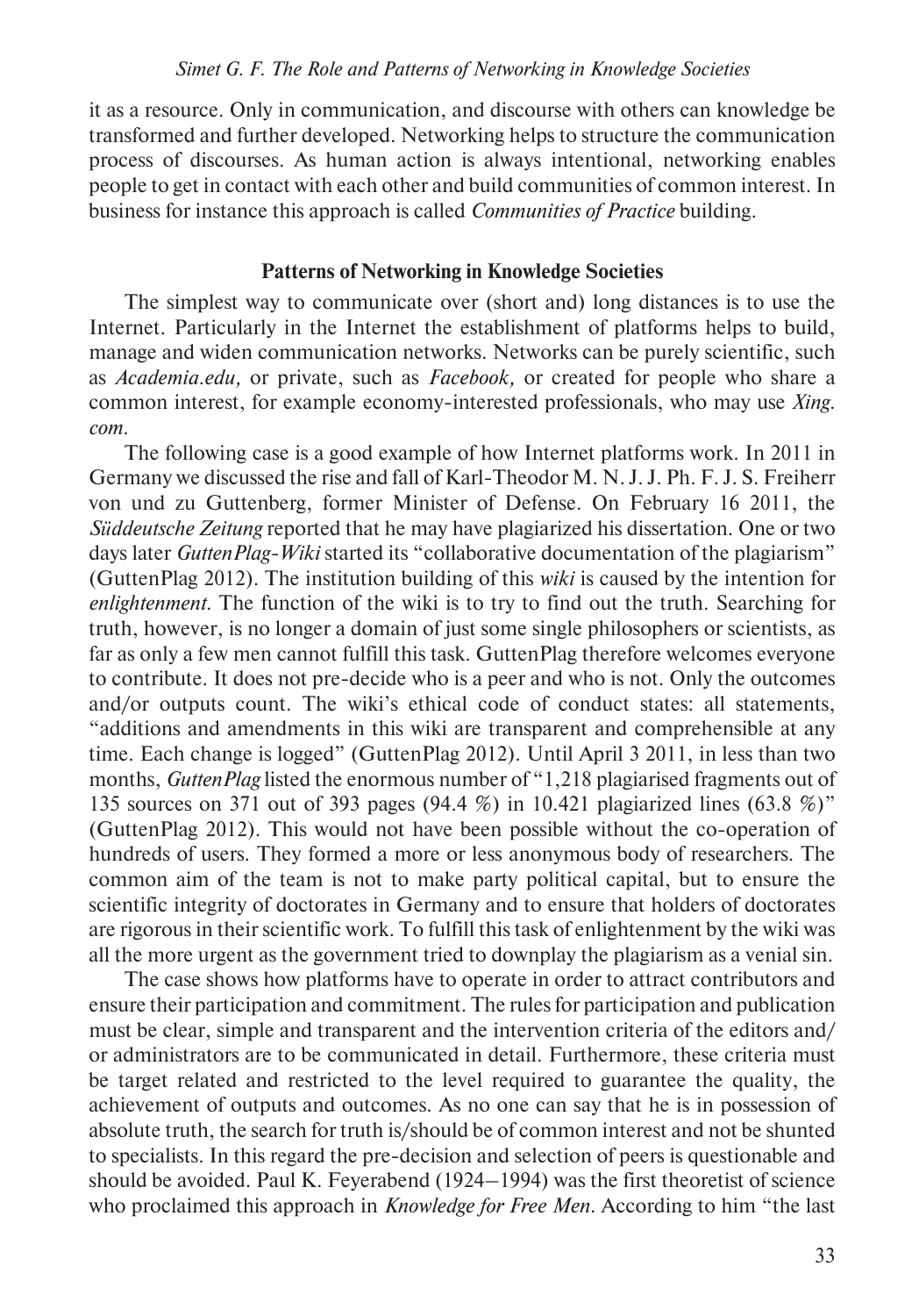word is the arbitration award of the free citizens" and not of *experts* of whatever kind (Feyerabend 1980: 77). This means that networks should be organized in such a manner that participants could share common interests independently from any system of power status. The discourses within networks are to be set up *herrschaftsfrei*, 'powerfree', as Jürgen Habermas says. Only the quality of arguments should count. The action-theoretical positions of Feyerabend and Habermas also coincide, as participation in discourses should have an enlightenment motive: according to them the intention of discourses should be to develop the communities in which they take place and, last but not least, the society as a whole. Socrates, once again, is the first who exemplarily behaved — at least as he is introduced in Plato's dialogues.

In our late-capitalist times, however, not only knowledge but even networking has a commodity status. Particularly our professional relationships with others are often intended and seen from a perspective of usefulness and functionality. For instance, *Xing.com* is a network created to bring business people in contact with other business people in order to do business together. In this regard doing business is the main purpose. Private relationships that arise as a result of networking for professional and most likely business reasons tend to be subordinated and misused for such purposes. This of course conflicts with the concept of humanity. As Kant expressed in his *Grounding for the Metaphysics of Morals*, it is a categorical imperative to "Act so that you treat humanity, whether in your own person or in that of another, always as an end and never as a means only" (Kant 1785: 47). As each man is an individual he wishes to be valued equally and treated fairly in all the discourses he participates in. In the long run only those networks that guarantee this ethical standard will prosper.

## **Conclusion**

Knowledge takes over the primacy of labor with the paradigm shift from mainly rational contemplative individuality to partly rational action-oriented inter-subjectivity. As knowledge is an intangible asset, it cannot be ordered and evaluated easily in and from hierarchical structures/perspectives: it requires network communication in social communities. The Internet, as the simpliest way to communicate in networks, defines the patterns of networking in the present-day knowledge societies. However, individuals hold knowledge unless or until they share their knowledge and/or feed it into organizational systems. If this does not happen, knowledge development is hindered. Meanwhile, individuals are more likely to engage in knowledge sharing and development processes when they feel secure and observe that all actions are transparent, their efforts are appreciated and their contributions are valued. Thus, to allow the development of knowledge in post-modern societies it is vital to provide Internet platforms of community networking and establish simple and clear rules of open participation.

#### **References**

*Aristotle*. Metaphysik, I (A)–VI (E) / Ed. by H. Seidl. Hamburg: Felix Meiner, 1982 (quotation translated by G.F. Simet).

*Aristotle*. Politika, A — B / Ed. by D. Papadis. Athens: Zitros, 2006 (quotations translated by G.F. Simet).